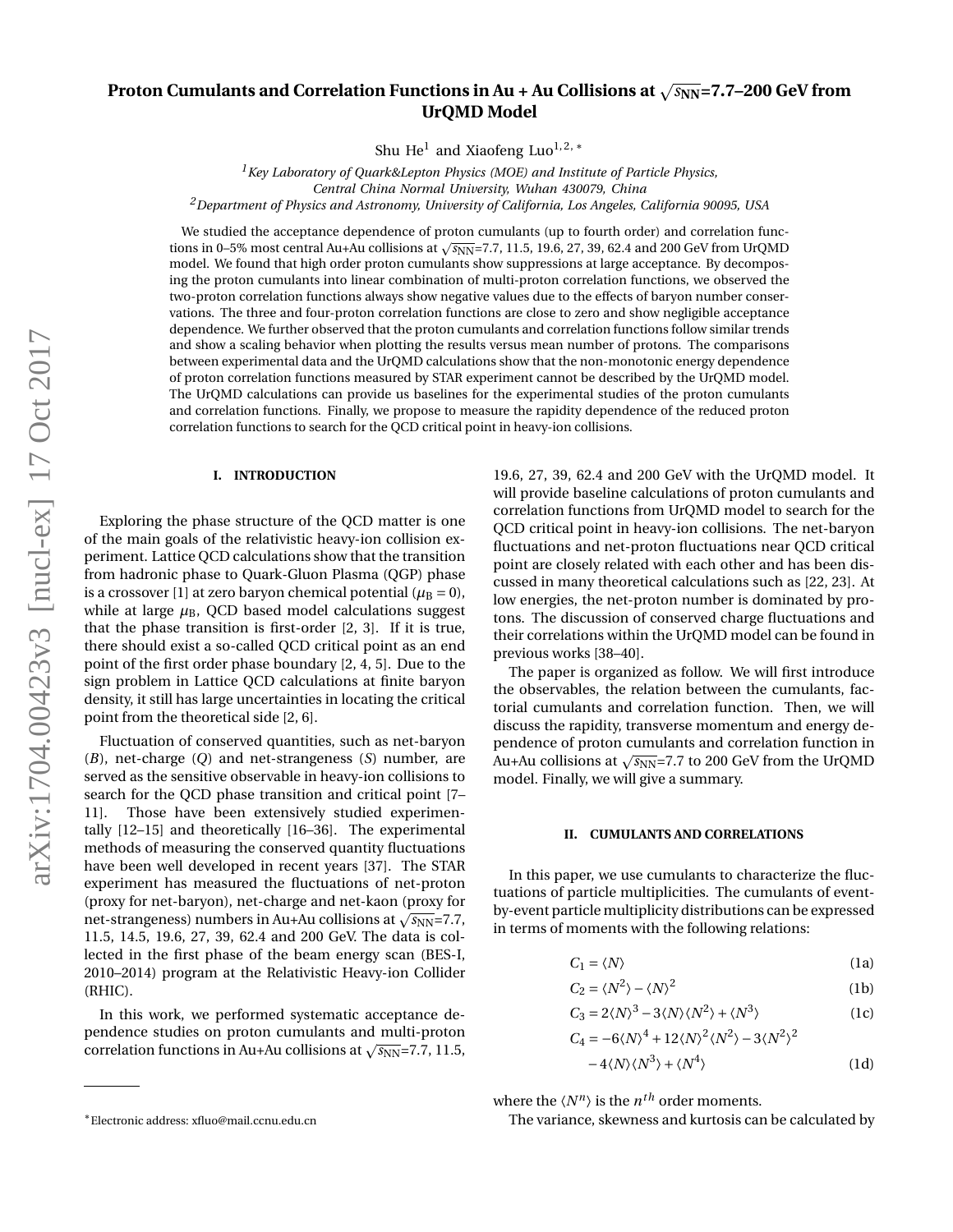cumulants, respectively:

$$
\sigma^2 = C_2
$$
,  $S = \frac{C_3}{(C_2)^{3/2}}$ ,  $\kappa = \frac{C_4}{(C_2)^2}$ 

The ratios between different orders of cumulants can be constructed to cancel the volume when study the properties of medium. The  $S\sigma$  and  $\kappa\sigma^2$  can be denoted as:

$$
S\sigma = \frac{C_3}{C_2}, \quad \kappa \sigma^2 = \frac{C_4}{C_2}
$$

On the other hand, the cumulants can be decomposed into linear combinations of correlation functions of different order [\[41,](#page-7-17) [42\]](#page-7-18). The correlation functions are also known as factorial cumulants [\[43\]](#page-7-19), which are represented by the symbol *c* in this work. The relations between cumulants and correlation functions can be written as:

<span id="page-1-1"></span>
$$
C_1 = \langle N \rangle = c_1
$$
  
\n
$$
C_2 = \langle N \rangle + c_2
$$
  
\n
$$
C_3 = \langle N \rangle + 3c_2 + c_3
$$
  
\n
$$
C_4 = \langle N \rangle + 7c_2 + 6c_3 + c_4
$$
\n(2)

and vice verse,

<span id="page-1-0"></span>
$$
c_1 = \langle N \rangle = C_1
$$
  
\n
$$
c_2 = -\langle N \rangle + C_2
$$
  
\n
$$
c_3 = 2\langle N \rangle - 3C_2 + C_3
$$
  
\n
$$
c_4 = -6\langle N \rangle + 11C_2 - 6C_3 + C_4
$$
\n(3)

The correlation functions can be used to probe non-Poisson distributions, since they are equal to zero for Poisson distributions. The above relations between cumulants and correlation functions are only valid for the statistics of single variable. At lower energy where a strong enhancement of the fourth order net-proton and proton cumulant ratio  $(\kappa \sigma^2)$  is observed by the STAR experiments, the production of anti-proton is negligible. Thus, we will focus on proton cumulants and their correlation functions in Au+Au collisions from UrQMD model. Those calculations will provide insights into the signal and background contributions from various physics effects to the proton cumulants and correlation functions [\[43,](#page-7-19) [44\]](#page-7-20), which are important to understand the experimental measurements for searching for the QCD critical point in heavy-ion collisions.

# **III. UrQMD MODEL**

The UrQMD (Ultra Relativistic Quantum Molecular Dynamics) model [\[45\]](#page-7-21) is a well-designed transport model for the simulation with the entire available range of energies the simulation with the entire available range of energies<br>from SIS energy ( $\sqrt{s_{NN}}$  = 2 GeV) to RHIC energy ( $\sqrt{s_{NN}}$  = 200 GeV) and the collision term in the UrQMD model covers more than fifty baryon species and 45 meson species as well as their anti-particles. It is a microscopic transport model to describe hadron-hadron interactions and system evolution.

Based on covariant propagation of all hadrons with stochastic binary scattering, color string formation and resonance decay, the UrQMD model provides a phase space description [\[46\]](#page-7-22) of different reaction mechanisms. At higher ener- $\frac{146}{100}$  of different reaction mechanisms. At higher energies,  $\sqrt{s_\mathrm{NN}}$  > 5 GeV, the quark and gluon degrees of freedom cannot be neglected. The excitation of color strings and their subsequent fragmentation into hadrons are the dominating mechanisms for the production of multiple particles. In the UrOMD, the interaction of produced particles, which may influence the acceptance of certain windows [\[47\]](#page-7-23) is included. The decay of resonance may also modify the correlations [\[23,](#page-7-14) [41\]](#page-7-17).

# **IV. RESULTS**

We analyzed the proton cumulants and correlation funcwe analyzed the proton cumulants and correlation functions in Au+Au collisions at  $\sqrt{s_{NN}}$ =7.7, 11.5, 19.6, 27, 39, 62.4 and 200 GeV in the UrQMD model. From low to high energies, the corresponding statistics are 35, 113, 113, 83, 135, 135 and 56 million minimum bias events, respectively. In the model calculations, we have applied various data analysis techniques [\[48,](#page-7-24) [49\]](#page-7-25) to suppress the volume fluctuations and auto-correlations. Those analysis techniques have been also used in the real data analysis. For instance, to avoid auto-correlations, the collision centralities are defined by the charged pion and kaon multiplicity within pseudo-rapidity  $|\eta|$  < 1.0. In addition, we also used the socalled Delta theorem methods [\[50,](#page-7-26) [51\]](#page-7-27) to estimate the statistics error of cumulants and correlation functions. In our paper, we focus on the results from the 0-5% most central Au+Au collisions events. For each energy, we studied the rapidity dependence of proton cumulants and correlation functions in different transverse momentum  $(p_T)$  ranges.

Figure [1](#page-2-0) shows the rapidity distribution (d*N*/d*y*) of proton, anti-proton and net-proton in the most central (0–5%) ton, anu-proton and net-proton in the most central  $(0-5\%)$ <br>Au+Au collisions at  $\sqrt{s_{NN}}$ =7.7 to 200 GeV in the UrQMD model. It shows that the magnitude of the proton d*N*/d*y* distributions at  $y = 0$  increase monotonically as the collision energy decreases, while for anti-protons, the d*N*/d*y* at  $y = 0$  increase gradually with energy increase. These can be understood by the interplay between baryon stopping and pair production of proton and anti-protons. Baryon stopping becomes more important at low energies, while pair production dominates at high energies. It is also found that the rapidity distribution of anti-proton is narrower than that of protons at each energy. The net-proton distributions follow closely with the proton distributions due to the negligible production of anti-proton at low energies,

Figure [2](#page-2-1) shows the rapidity and  $p_T$  acceptance dependence of proton cumulants in 0-5% most central Au+Au coldence of proton cumulants in 0-5% most central Au+Au collisions at  $\sqrt{s_\text{NN}}$ =7.7 to 200 GeV from UrQMD model. The *x*-axis is the rapidity window ∆*y*, which corresponds to the rapidity coverage  $(-y, y)$ , and thus  $\Delta y = 2y$ . We plot the rapidity window within the limit of  $\Delta y < 2y_{\text{beam}}$ , where *y*beam is the beam rapidity of gold nuclei. From 7.7 to 200 GeV, the corresponding beam rapidities are 2.09, 2.50, 3.04, 3.36, 3.73, 4.20 and 5.36, respectively. It is found that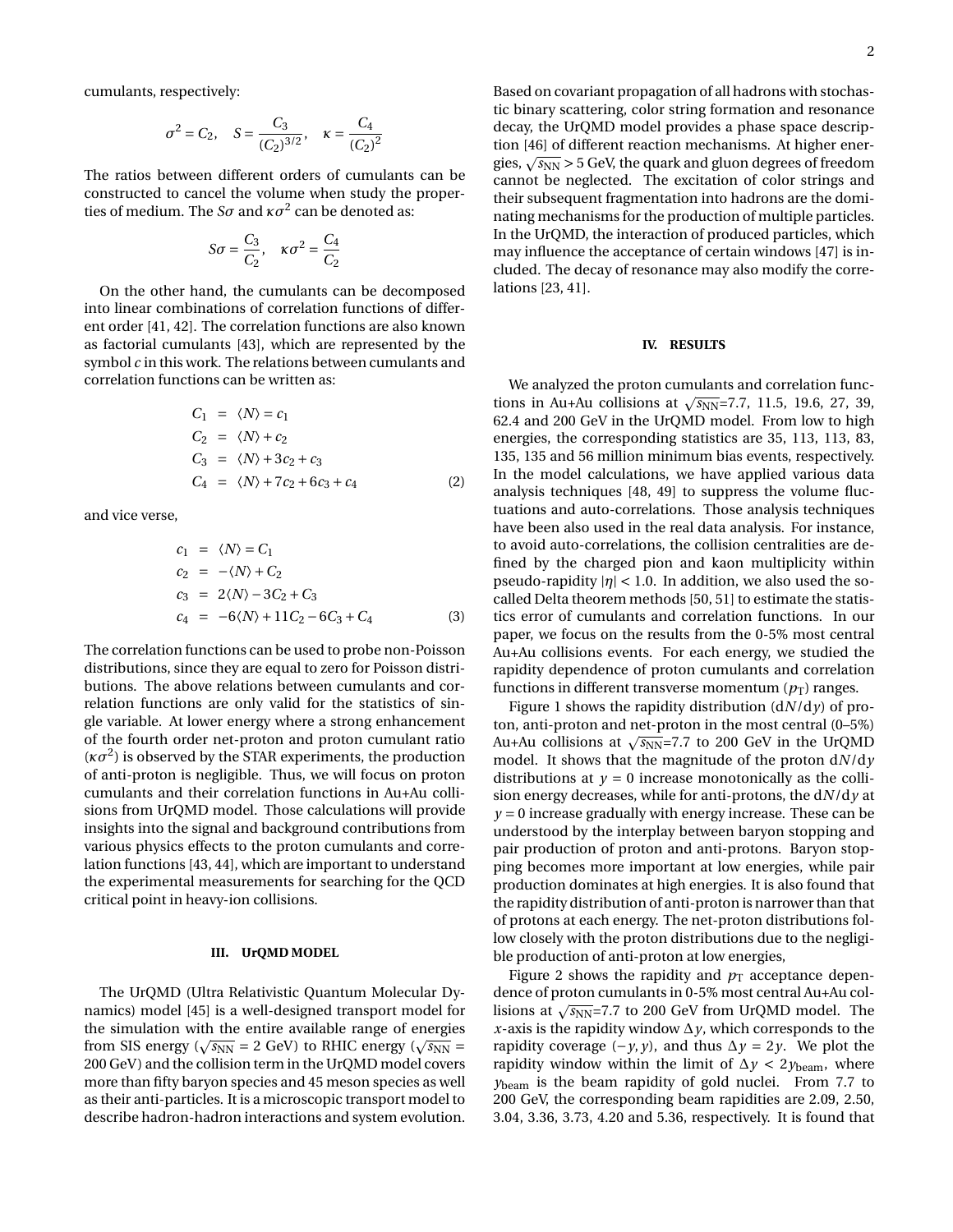<span id="page-2-0"></span>

FIG. 1: Rapidity distributions (d $N$ /d*y*) of net-proton, proton, and anti-proton in 0–5% most central Au+Au collisions at  $\sqrt{s_\mathrm{NN}}$ =7.7 to 200 GeV from UrQMD model.

<span id="page-2-1"></span>

FIG. 2: Acceptance (rapidity and  $p_T$ ) dependence of the various order proton cumulants ( $C_1$  to  $C_4$ ) in 0–5% most central Au+Au collisions  $F$ 1G. 2: Acceptance (rapidity and  $p_{\rm T}$ ) dependent  $\sqrt{s_{\rm NN}}$ =7.7 to 200 GeV from UrQMD model.

the proton cumulants  $C_1$  and  $C_2$  increase monotonically with rapidity and  $p_T$  acceptance, while the  $C_3$  and  $C_4$  show strong suppression at large acceptance. The suppressions are mainly due to the effects of baryon number conservations (BNC) [\[52–](#page-7-28)[55\]](#page-7-29). The effects of BNC will be stronger if we have larger fraction of baryons in the acceptance. Indeed, we observed a stronger suppression for wider rapidity and/or  $p_T$  acceptance. At the same acceptance coverage, the net-baryon fluctuations show larger suppression than that of net-proton [\(Figure 8\)](#page-6-0).

Figure [3](#page-3-0) shows the same results as in Fig. [2,](#page-2-1) we only replace the  $\Delta y$  in *x*-axis with the mean proton number ( $\langle N_n \rangle$ ) measured in the corresponding  $\Delta y$  and  $p_T$  cut. It means even if we choose the different acceptance windows, those windows which yield the same mean proton number are plotted with the same *x* values. Interestingly, we find that the proton cumulants from different acceptance cuts (rapidity and  $p_T$ ) show similar trends and scale with the  $\langle N_p \rangle$ from various acceptance cuts within a broad energy range.

Figure [4](#page-3-1) shows the acceptance dependence for the proton correlation functions  $(c_2, c_3 \text{ and } c_4)$  in 0-5% most centon correlation functions  $(c_2, c_3$  and  $c_4$ ) in 0-5% most central Au+Au collisions at  $\sqrt{s_\text{NN}}$ =7.7 to 200 GeV in the UrQMD model. The proton correlation functions can be calculated from the proton cumulants via Eq. [\(3\)](#page-1-0). We find that the twoproton correlation  $(c_2)$  functions is negative and decrease monotonically when enlarging the rapidity and  $p_T$  acceptance at all energies. This can be attributed to the anticorrelations between protons due to baryon number con-servations [\[41\]](#page-7-17). For the three  $(c_3)$  and four-proton  $(c_4)$  correlation functions, the results are close to zero and with negligible acceptance dependence. It indicates the three or fourparticle correlation functions are not sensitive to the BNC.

In Fig. [5,](#page-4-0) we also plot the proton correlation functions as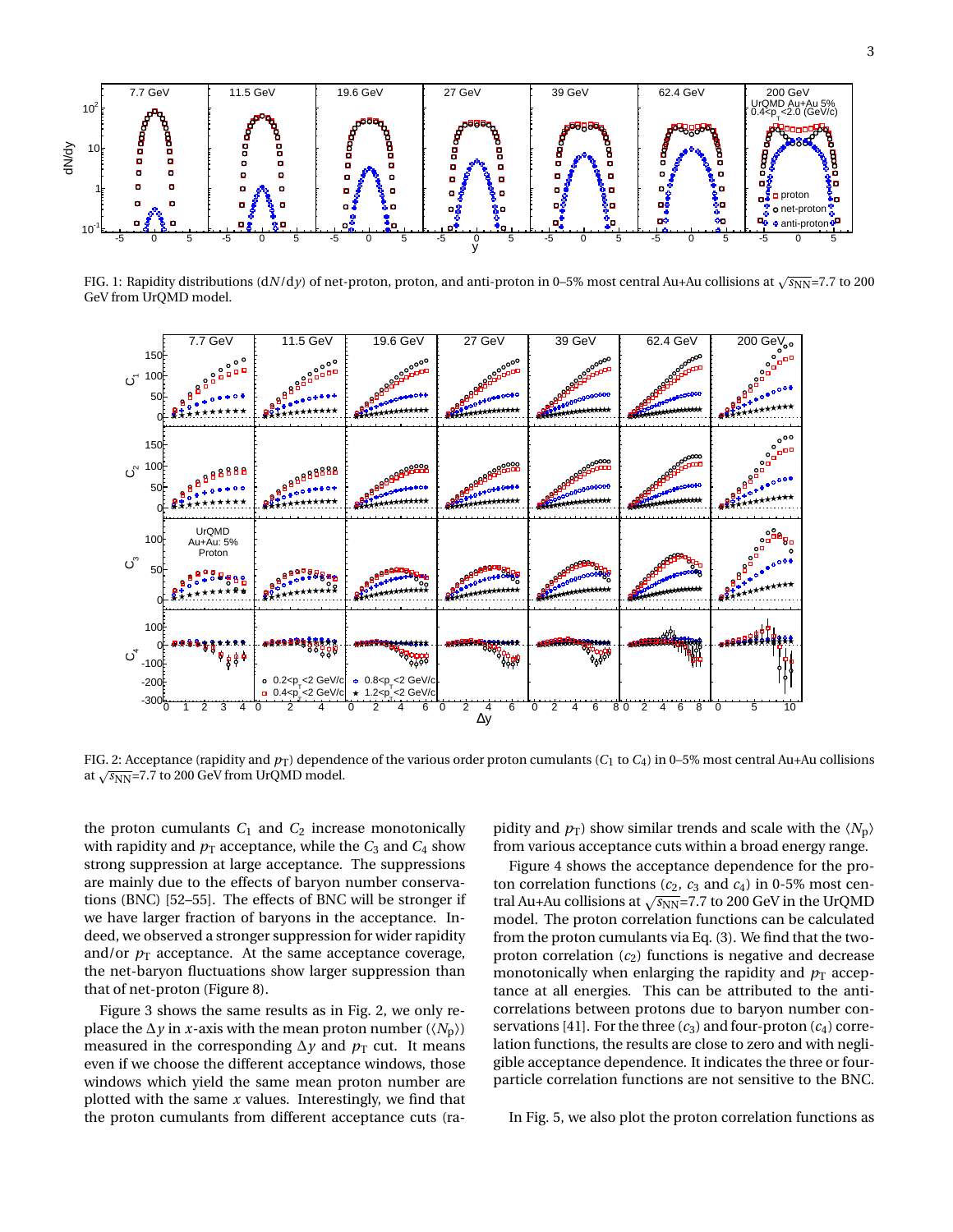<span id="page-3-0"></span>

FIG. 3: The same as Fig[.2](#page-2-1) only replace the X-axis with the corresponding mean proton number ( $\langle N_p \rangle$ ).

<span id="page-3-1"></span>

FIG. 4: Acceptance (rapidity and  $p_T$ ) dependence of the proton correlation functions ( $c_2$  to  $c_4$ ) in 0–5% most central Au+Au collisions at  $\sqrt{s_{\rm NN}}$ =7.7 to 200 GeV from UrQMD model.

a function of mean proton number (〈*N*p〉), which is calculated from the corresponding acceptance (rapidity and  $p_T$ ). One can find that the various order proton correlation functions show scaling behavior when plotting the results as a function of the  $\langle N_p \rangle$ . This suggests that the proton correlation functions in Au+Au collisions in the UrQMD model are essentially scaled with mean number of protons in the acceptance, which is similar as the cumulants discussed in Fig. [3.](#page-3-0)

To understand the scaling behavior observed in Fig [3](#page-3-0) and

[5,](#page-4-0) we define the reduced correlation function as:

<span id="page-3-4"></span><span id="page-3-3"></span><span id="page-3-2"></span>
$$
\hat{c}_k = c_k / \langle N \rangle^k \tag{4}
$$

This parameter can be used to characterize the strength of the particle correlations in the systems. Based on Eq. [\(2\)](#page-1-1) and [\(4\)](#page-3-2), we have:

$$
C_2 = \langle N \rangle + \langle N \rangle^2 \hat{c}_2 \tag{5a}
$$

$$
C_3 = \langle N \rangle + 3 \langle N \rangle^2 \hat{c}_2 + \langle N \rangle^3 \hat{c}_3 \tag{5b}
$$

$$
C_4 = \langle N \rangle + 7 \langle N \rangle^2 \hat{c}_2 + 6 \langle N \rangle^3 \hat{c}_3 + \langle N \rangle^4 \hat{c}_4 \tag{5c}
$$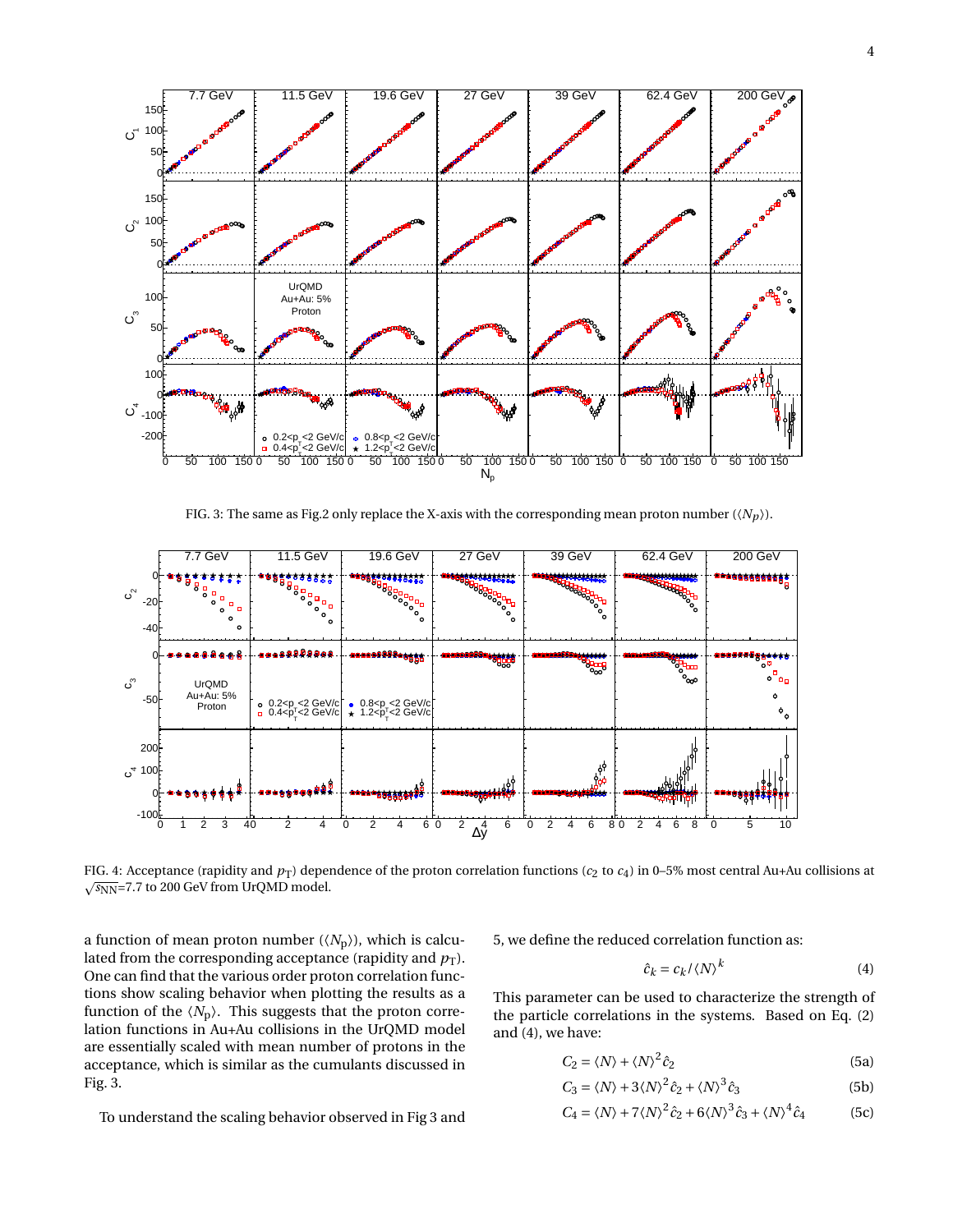<span id="page-4-0"></span>

FIG. 5: The same as Fig[.4](#page-3-1) and just replace the X-axis with the corresponding mean proton number ( $\langle N_p \rangle$ ).

<span id="page-4-1"></span>

FIG. 6: Acceptance (rapidity and *p*<sub>T</sub>) dependence of the various order proton cumulants ratios in 0-5% most central Au+Au collisions at  $\sqrt{s_{NN}}$ =7.7 to 200 GeV in the UrQMD model.

If the reduced correlation functions  $\hat{c}_k$  are constant or depends only on the mean number of particles in the acceptance  $(\langle N \rangle)$ , the cumulants and correlation functions should scale with the  $\langle N \rangle$  in the various acceptance cuts. Thus, by introducing reduced correlation functions, we can easily explain the scaling behavior of the proton cumulants and correlation functions as a function of the mean number of protons. In the case where the particles are emitted from many uncorrelated particles sources, the reduced correlation functions are scaled as [\[41\]](#page-7-17):

$$
\hat{c}_k \propto 1/\langle N \rangle^{k-1} \tag{6}
$$

It means the correlation strength will be diluted by the number of particles due to the uncorrelated feature of the particle emission sources. In Poisson limit, the reduced correlation function  $\hat{c}_k = 0$  ( $k > 1$ ). For long-range correlations in the system, the reduced correlation functions  $\hat{c}_k$  are expected to be large and constant as a function of centrality and/or acceptance. Therefore, one of the important features of the correlation function ( $c_k = \langle N \rangle^k \hat{c}_k$ ) near the QCD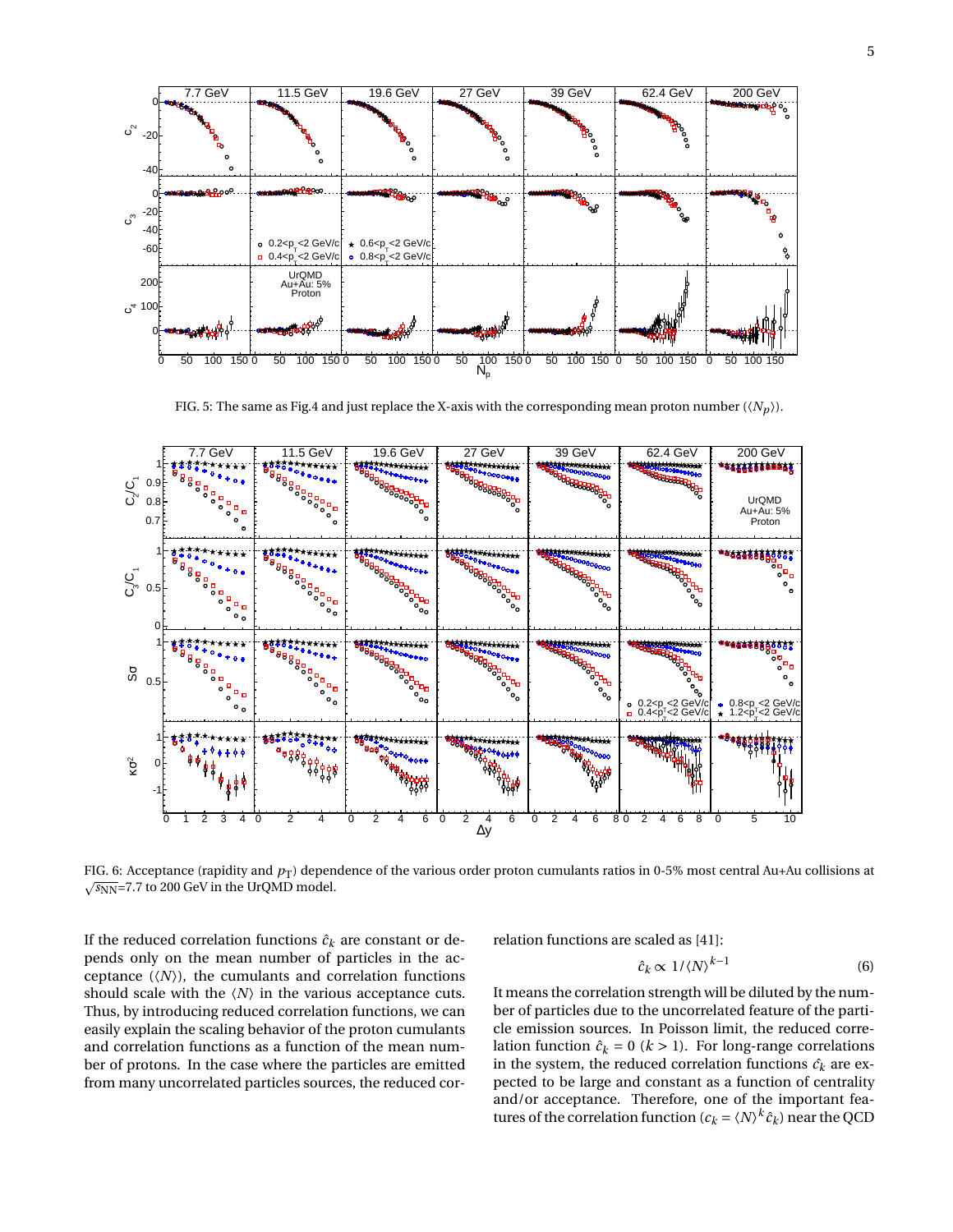6

<span id="page-5-0"></span>

FIG. 7: The same as Fig[.6](#page-4-1) and just replace the X-axis with the corresponding mean proton number  $(\langle N_p \rangle)$ .

critical point is the power law dependence on rapidity acceptance in heavy-ion collisions. Since the reduced correlation function doesn't depend on the binomial detector efficiency effect, we propose to measure the rapidity dependence of the reduced proton correlation functions to probe the long-range correlations near the QCD critical point in heavy-ion collisions.

Figure [6](#page-4-1) shows the acceptance dependence of the pro-Figure 6 shows the acceptance dependence of the proton cumulants ratios in Au+Au collisions at  $\sqrt{s_{NN}}$ =7.7 to 200 GeV from UrQMD model. Those ratios are constructed to eliminate the trivial volume dependence of cumulants. The expected value of the proton cumulant ratios of a Poisson distributions are unity. In our calculations, the deviations from the Poisson expectations increase with the rapidity and/or  $p_T$  windows. In other words, those cumulants ratios are pushed to the Poisson expectations (unity) in the limit  $\langle N \rangle \rightarrow 0$ . Our calculations show that the deviations below unity become larger at low energies. This is because the effect of BNC is more important at low energies due to the stronger baryon stopping. In Fig. [7,](#page-5-0) we find that the proton cumulant ratios from various acceptances follow similar trends when plotting the results as a function of the mean proton numbers. It can be understood by Eq. [\(5a\)](#page-3-3)–[\(5c\)](#page-3-4) that the acceptance dependence should be driven by the particle multiplicity  $\langle N \rangle$ , if the reduced correlation functions only depend on the number of particles in the acceptance. Figure [8](#page-6-0) shows the energy dependence of proton (baryon) cumulants and correlation functions normalized by the mean proton numbers (also minus unity) in 0–5% most central Au+Au collisions from both the UrQMD model and the STAR preliminary data [\[15,](#page-7-9) [37,](#page-7-12) [56\]](#page-8-0). The protons in the UrQMD

calculations are selected within the same rapidity and  $p<sub>T</sub>$ acceptance as used in the real data, which are  $|y|$  < 0.5 and  $0.4 < p_T < 2.0$  GeV/c. In the first column of the plot, we show the energy dependence of various order proton (baryon) normalized cumulants from the UrQMD and experimental data. It is found that the proton (baryon) normalized cumulants obtained from UrQMD model monotonically decrease with energy whereas the second and fourth order proton cumulants from STAR preliminary data show nonmonotonic energy dependence trends, with a minimum around 20 GeV. In the UrQMD calculations, the baryon normalized cumulants show stronger suppression than that of proton. The suppression of the proton (baryon) cumulants in the UrQMD model are mainly due to the effects of BNC as explained before. The non-monotonic energy dependence of the second and fourth order proton cumulants observed in the STAR data cannot be explained by the UrQMD model without implementing critical physics. However, a caveat is that the deviation between the UrQMD and experiment might be due to non-critical correlations that are not captured by the UrQMD.

To understand the contributions to the cumulants from different physics effects, we decompose the various order cumulants into multi-particle correlation functions based on the equations [\(2\)](#page-1-1) and [\(3\)](#page-1-0). It means that each cumulant in the first column is just equal to the sum of the results in the second and the third columns. It is easily noticed that the strong suppression observed in various order proton (baryon) cumulants from UrQMD at low energies are mainly caused by the negative two-proton correlation functions  $(c_2)$ , which is due to the anti-correlation between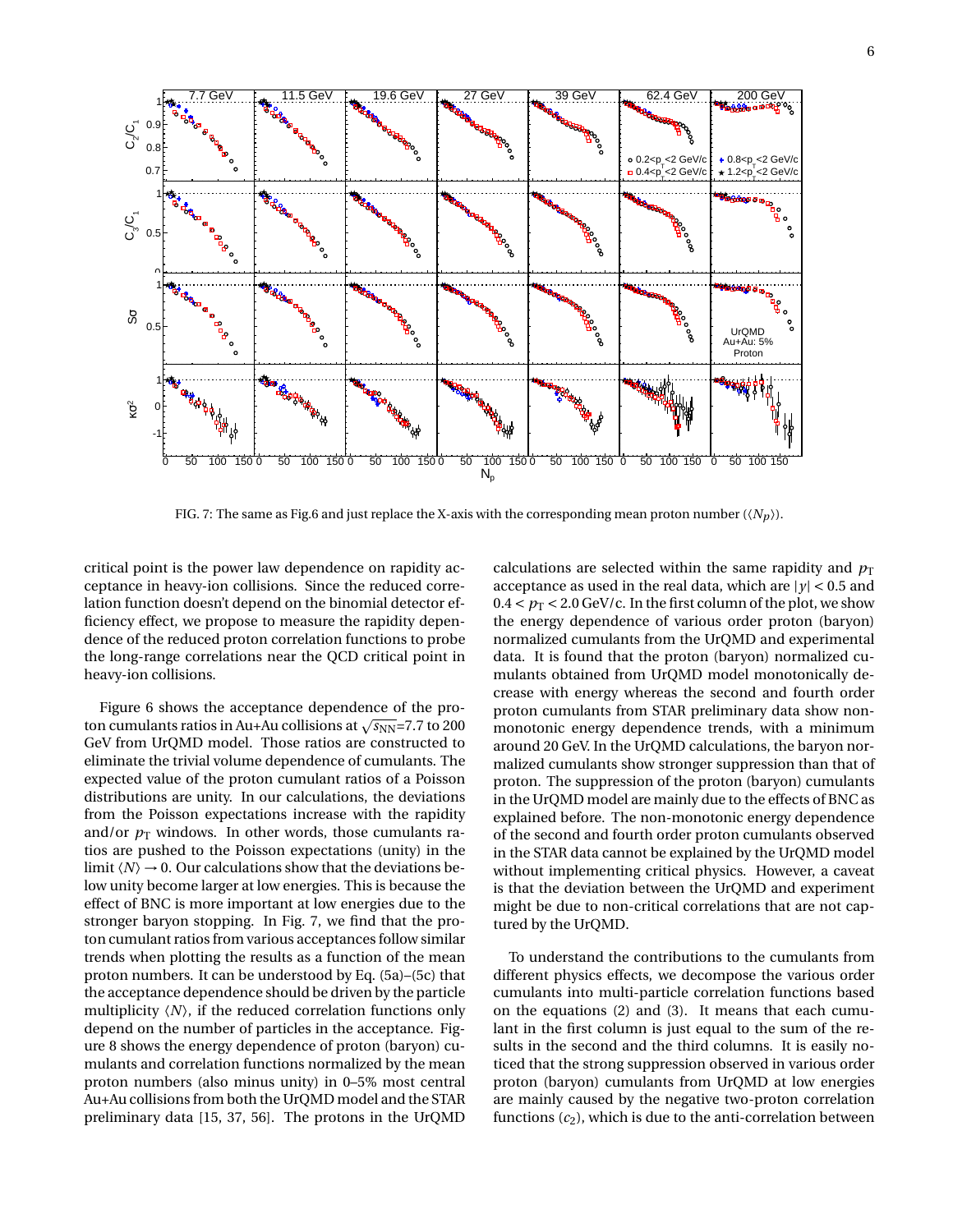<span id="page-6-0"></span>

FIG. 8: Energy dependence of proton (baryon) cumulants and correlation functions in 0-5% most central Au+Au collisions at  $\sqrt{s_\mathrm{NN}}$ =7.7 to 200 GeV from UrQMD model (black circles) and STAR preliminary data (red stars) [\[15,](#page-7-9) [37,](#page-7-12) [56\]](#page-8-0).

proton (baryon) caused by the BNC effects. The results for the three and four-particle correlation functions for protons (baryons) in the UrQMD model show a flat energy dependence and close to zero. It indicates that the high order  $(> 2)$ proton (baryon) correlation functions are not sensitive to the effect of BNC, which could serve as a better probe of the critical fluctuations in heavy-ion collisions.

On the experimental side, the contributions of twoproton correlation functions cannot explain the suppression of the third order and large increase of the fourth order proton cumulants at low energies measured by the STAR experiment. The suppression and enhancement of the third and the fourth order proton cumulants are due to the suppression and enhancement of the three and fourproton correlation functions with respect to zero, respectively. Most importantly, it is found that the STAR preliminary results of non-monotonic energy dependence of the fourth order proton cumulants are dominated by the fourproton correlation functions, which requires cluster formation caused by multi-proton stopping or a phase transition [\[41,](#page-7-17) [44\]](#page-7-20).

## **V. SUMMARY**

We conducted a numerical calculation with the UrQMD model to study the acceptance dependence of the proton cumulants and correlation functions in 0-5% most central

Au + Au collisions at  $\sqrt{s_\mathrm{NN}}$ =7.7-200 GeV. We observed strong suppressions in the acceptance dependence of high order proton cumulants. Those suppressions can be understood in terms of the negative two-proton correlation functions caused by the baryon number conservations. However, the values of three and four-proton correlation functions are close to zero and have negligible acceptance dependence. It suggests that the three and four-proton correlation functions could serve as better probes of the critical fluctuations, since they are sensitive to correlation lengths, but less affected by the baryon number conservations. By comparing the UrQMD results with experimental data, we found that the second and fourth order proton cumulants measured by STAR experiment show a non-monotonic energy dependence, with a minimum around 20 GeV and a significant enhancement at lower energies. However, the results from the UrQMD model monotonically decrease with energy and cannot explain the trends observed in STAR data. The nonmonotonic energy dependence observed in the fourth order proton cumulants are dominated by the four-proton correlation functions.

In the UrQMD calculations, the proton cumulants and correlation functions have similar trends and show scaling behavior as a function of mean number of protons. This indicates that the reduced proton correlation functions  $\hat{c}_k$ could be constant or only depend on the mean number of protons in the acceptance. On the other hand, the reduced proton correlation functions are sensitive to the correlation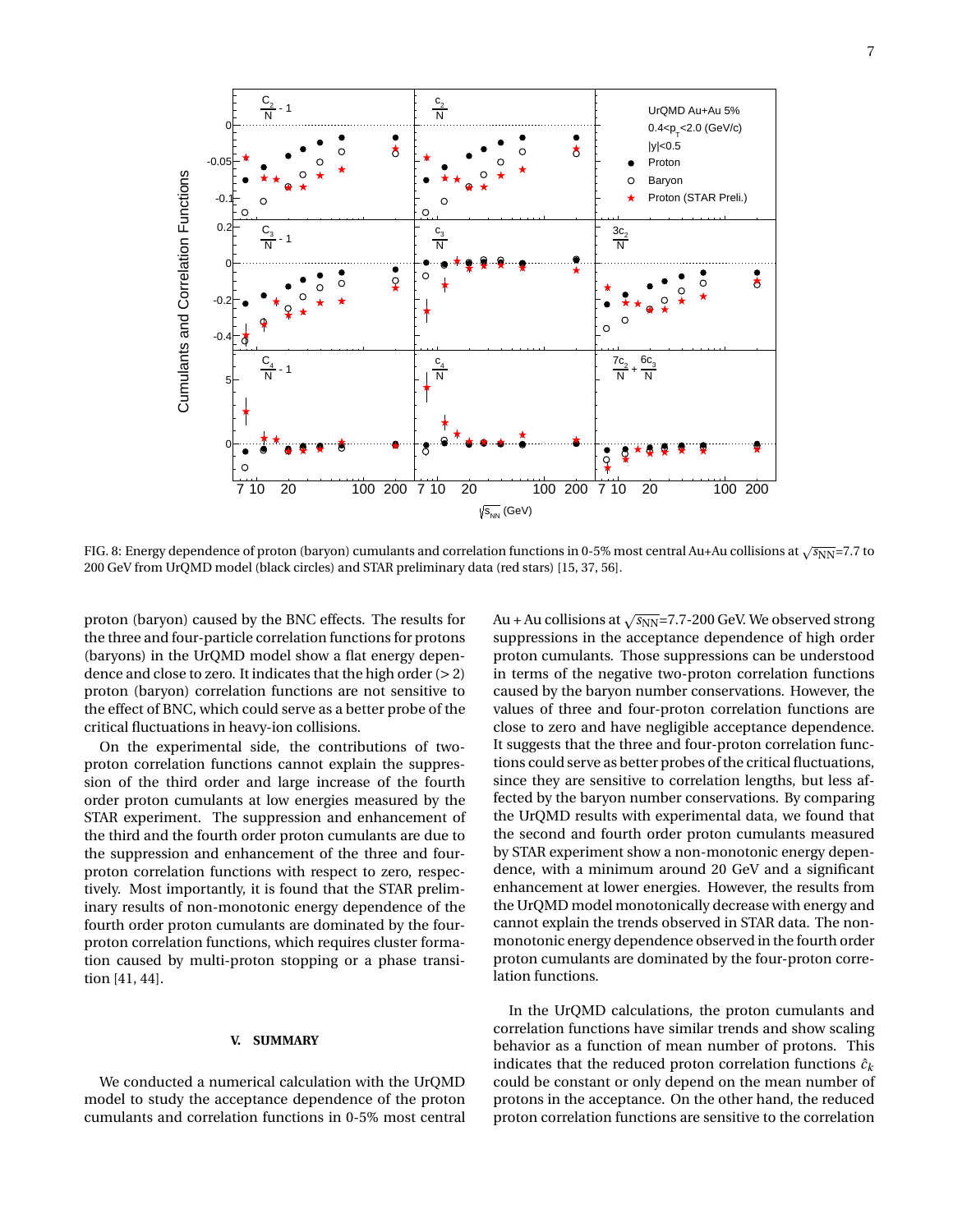length and less affected by the baryon number conservations in heavy-ion collisions. Furthermore, the binomial detector efficiency effect will be canceled out in the reduced correlation functions. Thus, we propose to measure the rapidity dependence of the reduced proton correlation functions to probe the long-range correlation near the QCD critical point.

- <span id="page-7-0"></span>[1] Y. Aoki, G. Endrodi, Z. Fodor, S. D. Katz, and K. K. Szabo, Nature **443**, 675 (2006), hep-lat/0611014.
- <span id="page-7-1"></span>[2] M. A. Stephanov, Prog. Theor. Phys. Suppl. **153**, 139 (2004), [Int. J. Mod. Phys.A20,4387(2005)], hep-ph/0402115.
- <span id="page-7-2"></span>[3] E. S. Bowman and J. I. Kapusta, Phys. Rev. **C79**, 015202 (2009), 0810.0042.
- <span id="page-7-3"></span>[4] K. Rajagopal and F. Wilczek, *"At the Frontier of Particle Physics / Handbook of QCD"*, vol. 3 (World Scientific, 2001).
- <span id="page-7-4"></span>[5] S. Gupta, X. Luo, B. Mohanty, H. G. Ritter, and N. Xu, Science **332**, 1525 (2011), 1105.3934.
- <span id="page-7-5"></span>[6] R. V. Gavai, Pramana **84**, 757 (2015), 1404.6615.
- <span id="page-7-6"></span>[7] S. Ejiri, F. Karsch, and K. Redlich, Phys. Lett. **B633**, 275 (2006), hep-ph/0509051.
- [8] M. A. Stephanov, Phys. Rev. Lett. **102**, 032301 (2009), 0809.3450.
- [9] M. A. Stephanov, Phys. Rev. Lett. **107**, 052301 (2011), 1104.1627.
- [10] B. J. Schaefer and M. Wagner, Phys. Rev. **D85**, 034027 (2012), 1111.6871.
- <span id="page-7-7"></span>[11] M. Asakawa, S. Ejiri, and M. Kitazawa, Phys. Rev. Lett. **103**, 262301 (2009), 0904.2089.
- <span id="page-7-8"></span>[12] M. M. Aggarwal et al. (STAR), Phys. Rev. Lett. **105**, 022302 (2010), 1004.4959.
- [13] L. Adamczyk et al. (STAR), Phys. Rev. Lett. **113**, 092301 (2014), 1402.1558.
- [14] L. Adamczyk et al. (STAR), Phys. Rev. Lett. **112**, 032302 (2014), 1309.5681.
- <span id="page-7-9"></span>[15] X. Luo (STAR), PoS **CPOD2014**, 019 (2015), 1503.02558.
- <span id="page-7-10"></span>[16] F. Karsch and K. Redlich, Phys. Lett. **B695**, 136 (2011), 1007.2581.
- [17] P. Braun-Munzinger, B. Friman, F. Karsch, K. Redlich, and V. Skokov, Phys. Rev. **C84**, 064911 (2011), 1107.4267.
- [18] R. V. Gavai and S. Gupta, Phys. Lett. **B696**, 459 (2011), 1001.3796.
- [19] J.-W. Chen, J. Deng, and L. Labun, Phys. Rev. **D92**, 054019 (2015), 1410.5454.
- [20] J.-W. Chen, J. Deng, H. Kohyama, and L. Labun, Phys. Rev. **D93**, 034037 (2016), 1509.04968.
- [21] B. Friman, Nucl. Phys. **A928**, 198 (2014), 1404.7471.
- <span id="page-7-13"></span>[22] M. Kitazawa and M. Asakawa, Phys. Rev. **C85**, 021901 (2012), 1107.2755.
- <span id="page-7-14"></span>[23] M. Kitazawa and M. Asakawa, Phys. Rev. **C86**, 024904 (2012), [Erratum: Phys. Rev.C86,069902(2012)], 1205.3292.
- [24] B. Friman, F. Karsch, K. Redlich, and V. Skokov, Eur. Phys. J. **C71**, 1694 (2011), 1103.3511.
- [25] S. Mukherjee, R. Venugopalan, and Y. Yin, Phys. Rev. **C92**, 034912 (2015), 1506.00645.
- [26] S. Mukherjee, R. Venugopalan, and Y. Yin, Phys. Rev. Lett. **117**, 222301 (2016), 1605.09341.
- [27] V. Vovchenko, D. V. Anchishkin, M. I. Gorenstein, and R. V. Poberezhnyuk, Phys. Rev. **C92**, 054901 (2015), 1506.05763.
- [28] P. K. Netrakanti, X. Luo, D. K. Mishra, B. Mohanty, A. Mohanty,

### **Acknowledgment**

The work was supported in part by the MoST of China 973-Project No.2015CB856901, NSFC under grant No. 11575069.

and N. Xu, Nucl. Phys. **A947**, 248 (2016), 1405.4617.

- [29] L. Jiang, P. Li, and H. Song, Phys. Rev. **C94**, 024918 (2016), 1512.06164.
- [30] L. Jiang, P. Li, and H. Song, Nucl. Phys. **A956**, 360 (2016), 1512.07373.
- [31] M. Nahrgang, M. Bluhm, P. Alba, R. Bellwied, and C. Ratti, Eur. Phys. J. C **75**, 573 (2015), 1402.1238.
- [32] K. Morita, B. Friman, and K. Redlich, Phys. Lett. **B741**, 178 (2015), 1402.5982.
- [33] A. Bazavov et al., Phys. Rev. Lett. **109**, 192302 (2012), 1208.1220.
- [34] S. Borsanyi, Z. Fodor, S. D. Katz, S. Krieg, C. Ratti, and K. K. Szabo, Phys. Rev. Lett. **111**, 062005 (2013), 1305.5161.
- [35] P. Alba, W. Alberico, R. Bellwied, M. Bluhm, V. Mantovani Sarti, M. Nahrgang, and C. Ratti, Phys. Lett. **B738**, 305 (2014), 1403.4903.
- <span id="page-7-11"></span>[36] W. Fan, X. Luo, and H.-S. Zong, Int. J. Mod. Phys. **A32**, 1750061 (2017), 1608.07903.
- <span id="page-7-12"></span>[37] X. Luo and N. Xu, Nucl. Sci. Tech. 28, 112 (2017).
- <span id="page-7-15"></span>[38] J. Xu, S. Yu, F. Liu, and X. Luo, Phys. Rev. **C94**, 024901 (2016), 1606.03900.
- [39] Z. Yang, X. Luo, and B. Mohanty, Phys. Rev. **C95**, 014914 (2017), 1610.07580.
- <span id="page-7-16"></span>[40] C. Zhou, J. Xu, X. Luo, and F. Liu, Phys. Rev. **C96**, 014909 (2017), 1703.09114.
- <span id="page-7-17"></span>[41] A. Bzdak, V. Koch and N. Strodthoff, Phys. Rev. C 95, 054906 (2017).
- <span id="page-7-18"></span>[42] B. Ling and M. A. Stephanov, Phys. Rev. **C93**, 034915 (2016), 1512.09125.
- <span id="page-7-19"></span>[43] M. Kitazawa and X. Luo, Phys. Rev. **C96**, 024910 (2017), 1704.04909.
- <span id="page-7-20"></span>[44] A. Bzdak, V. Koch, arXiv: 1707.02640.
- <span id="page-7-21"></span>[45] M. Bleicher et al., J. Phys. **G25**, 1859 (1999), hep-ph/9909407.
- <span id="page-7-22"></span>[46] S. A. Bass et al., Prog. Part. Nucl. Phys. **41**, 255 (1998), [Prog. Part. Nucl. Phys.41,225(1998)], nucl-th/9803035.
- <span id="page-7-23"></span>[47] S. Jeon and V. Koch, Phys. Rev. Lett. **85**, 2076 (2000), hepph/0003168.
- <span id="page-7-24"></span>[48] X. Luo (STAR), in *Proceedings, 27th Winter Workshop on Nuclear Physics (WWND 2011: Winter Park, USA, February 6-13. 2011* (2011), vol. 316, p. 012003, 1106.2926.
- <span id="page-7-25"></span>[49] X. Luo, J. Xu, B. Mohanty, and N. Xu, J. Phys. **G40**, 105104 (2013), 1302.2332.
- <span id="page-7-26"></span>[50] X. Luo, J. Phys. **G39**, 025008 (2012), 1109.0593.
- <span id="page-7-27"></span>[51] X. Luo, Phys. Rev. **C91**, 034907 (2015), 1410.3914.
- <span id="page-7-28"></span>[52] A. Bzdak, V. Koch, and V. Skokov, Phys. Rev. **C87**, 014901 (2013), 1203.4529.
- [53] M. Sakaida, M. Asakawa, and M. Kitazawa, Phys. Rev. **C90**, 064911 (2014), 1409.6866.
- [54] M. Nahrgang, T. Schuster, M. Mitrovski, R. Stock, and M. Bleicher, Eur. Phys. J. **C72**, 2143 (2012), 0903.2911.
- <span id="page-7-29"></span>[55] S. He, X. Luo, Y. Nara, S. Esumi, and N. Xu, Phys. Lett. **B762**, 296 (2016), 1607.06376.